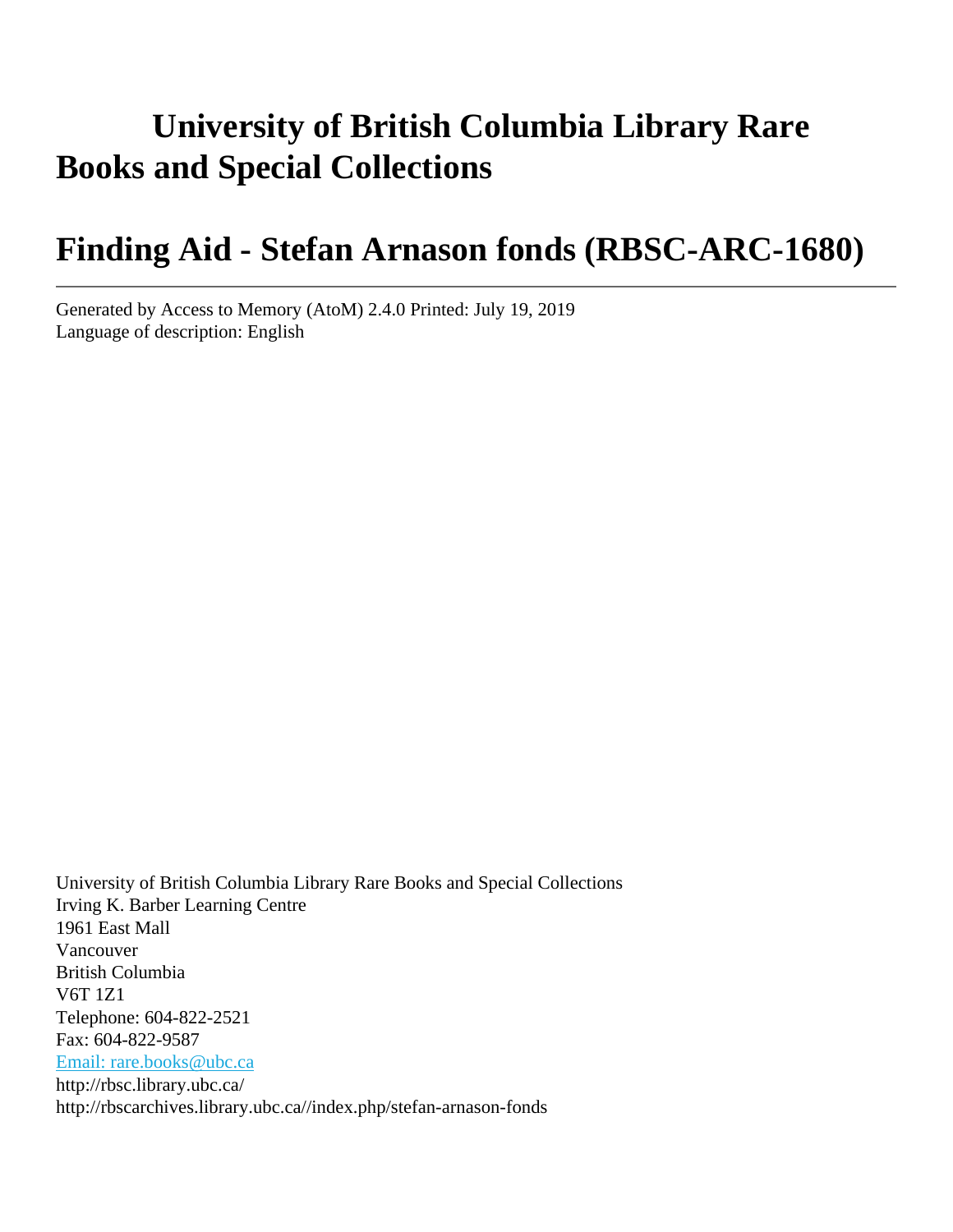## **Table of contents**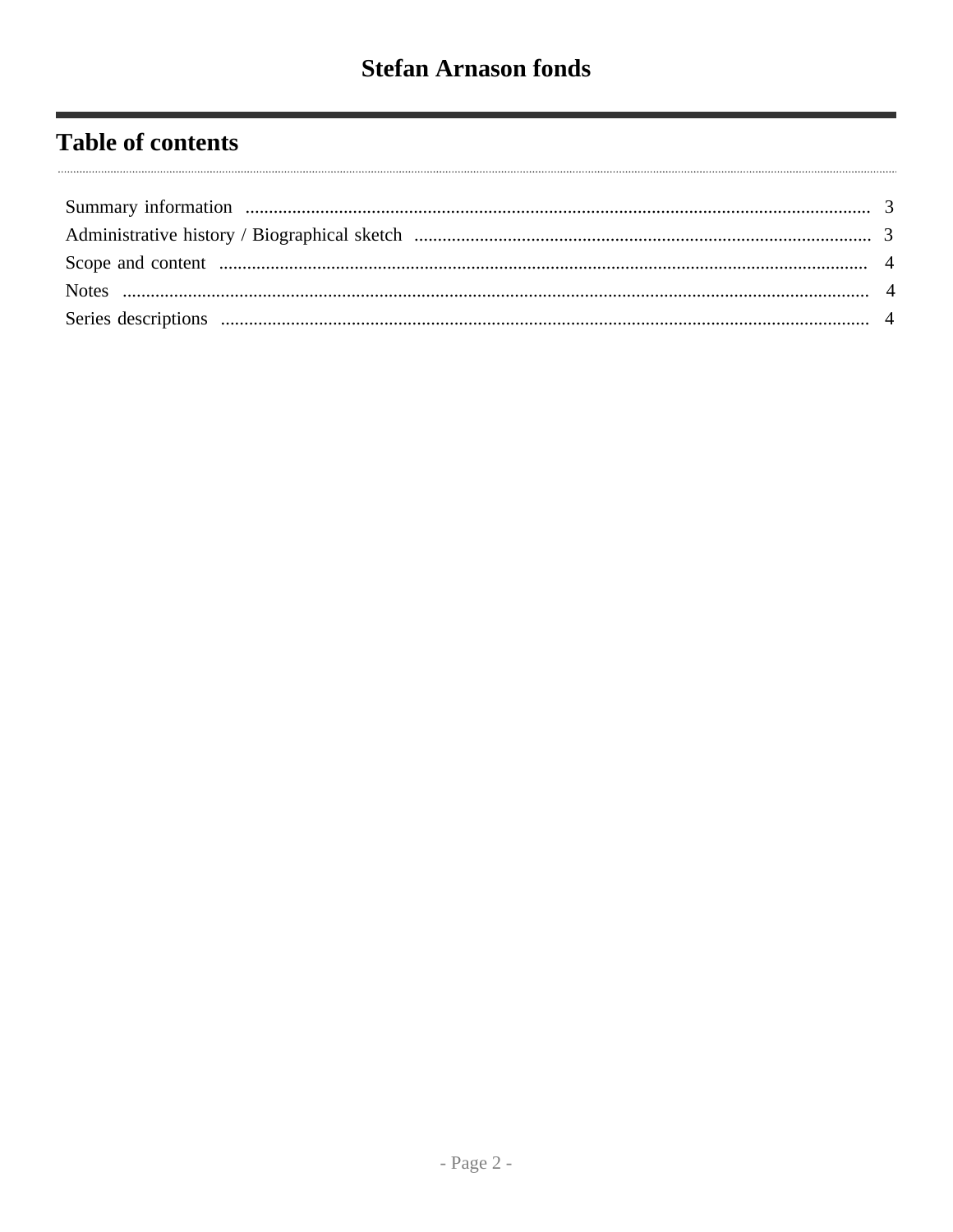## <span id="page-2-0"></span>**Summary information**

| <b>Repository:</b>                           | University of British Columbia Library Rare Books and Special<br>Collections  |  |  |  |
|----------------------------------------------|-------------------------------------------------------------------------------|--|--|--|
| <b>Title:</b>                                | Stefan Arnason fonds                                                          |  |  |  |
| ID:                                          | RBSC-ARC-1680                                                                 |  |  |  |
| Date:                                        | $1899 - 1956$ (date of creation)                                              |  |  |  |
| <b>Physical description:</b>                 | 25 cm of textual material.                                                    |  |  |  |
| Language:                                    | English                                                                       |  |  |  |
| Language:                                    | <i>Icelandic</i>                                                              |  |  |  |
| Dates of creation,<br>revision and deletion: |                                                                               |  |  |  |
| Note [generalNote]:                          | Files completely or predominantly in Icelandic are noted in the file<br>list. |  |  |  |

## <span id="page-2-1"></span>**Administrative history / Biographical sketch**

#### **Note**

Stefan Arnason, son of Arni Jonatansson and Gudrun Jonsdottir, was born August 17, 1882 at Fagriskogur in Eyja Fjordur, Iceland. The eldest of 12 children, he was educated at the Gagnfraedaskoli at Mofurvollum in 1900. He immigrated to Canada in 1904 and spent time in Tantallon, Saskatchewan and Winnipeg, Manitoba, before homesteading in Pine Valley (Piney), Manitoba in 1908. He married Gudrun "Sigurbjorg" Einarsdottir (born 1889, Hallson, North Dakota) in 1911, who had settled in the Pine Valley area with her parents.

The Arnasons took over Sigurbjorg's father's farm at Piney and had 12 children. Amongst the first settlers in the area, they were active in the community, helping build the first high school and hall. Stefan Arnason was on the school board, and worked for the municipality. The Arnason family were forced to move to the Vancouver area during the depression due to lack of employment opportunities. They moved thirteen family members (the eldest daughter stayed in the Piney area for 2 more years) in a one and a half ton Dodge truck to Burnaby, in April-May 1937.

Stefan Arnason passed away in 1956.

Sources:

Biographical information provided by Richard Arnason. Available for consultation in the accession file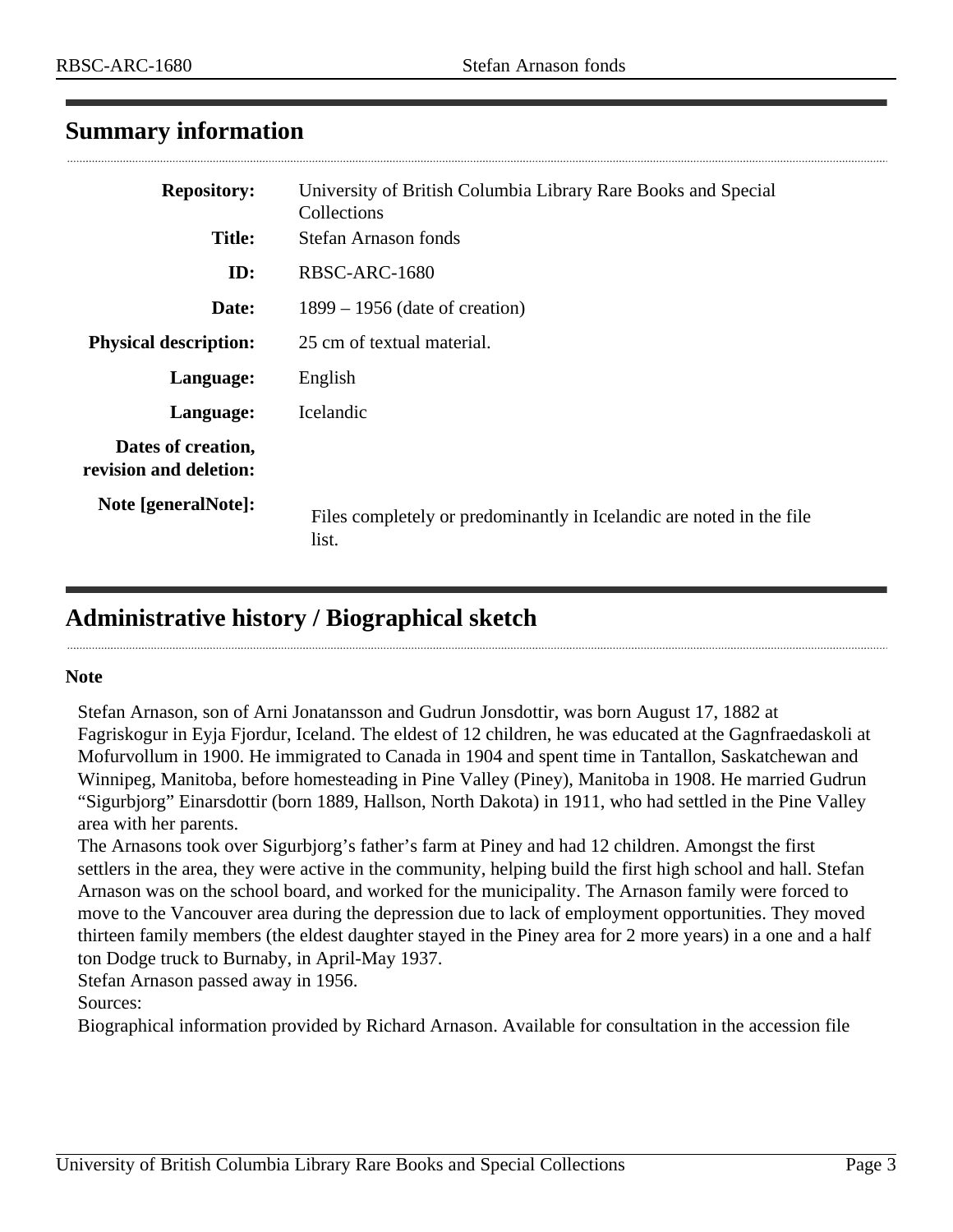#### **Custodial history**

Material was donated by the Arnason family, and was transferred to Rare Books and Special Collections by Richard Arnason.

## <span id="page-3-0"></span>**Scope and content**

Fonds consists of personal documents created and kept by Stefan Arnason, mostly in the form of diaries which document his family's life from 1936 until his death in 1956. Some earlier diary entries, from 1906-1912, document Arnason's life before his marriage, in Winnipeg and Piney. Diary entries pay particular attention to employment, family occasions and important events, and the weather. Fonds also contains some loose correspondence and notes, and several notebooks which appear to have been used during Arnason's school days (including one "Nokkur sönglög," containing Icelandic songs).

## <span id="page-3-1"></span>**Notes**

### **Title notes**

**Source of title proper**: Title based on the provenance of the fonds.

### **Finding aids**

File list available.

### **Accruals**

No further accruals are expected.

#### **Other notes**

- **Publication status**: published
- **Accompanying material**: A transcription of the diaries is available in print and on CD ROM in boxes 2 to 4 (see file list). Transcription includes translation from Icelandic to English of early diary entries (1906-1912). Digital files from CD-ROM are available upon request.

## <span id="page-3-2"></span>**Series descriptions**

| Ref code          | Title        | Dates            | Access status | Container |
|-------------------|--------------|------------------|---------------|-----------|
| RBSC-ARC-1680-1-1 | File - Diary | 1906-1937,       |               |           |
|                   |              | predominant      |               |           |
|                   |              | 1936-1937        |               |           |
| RBSC-ARC-1680-1-2 | File - Diary | Oct. 1935 - Feb. |               |           |
|                   |              | 1936             |               |           |